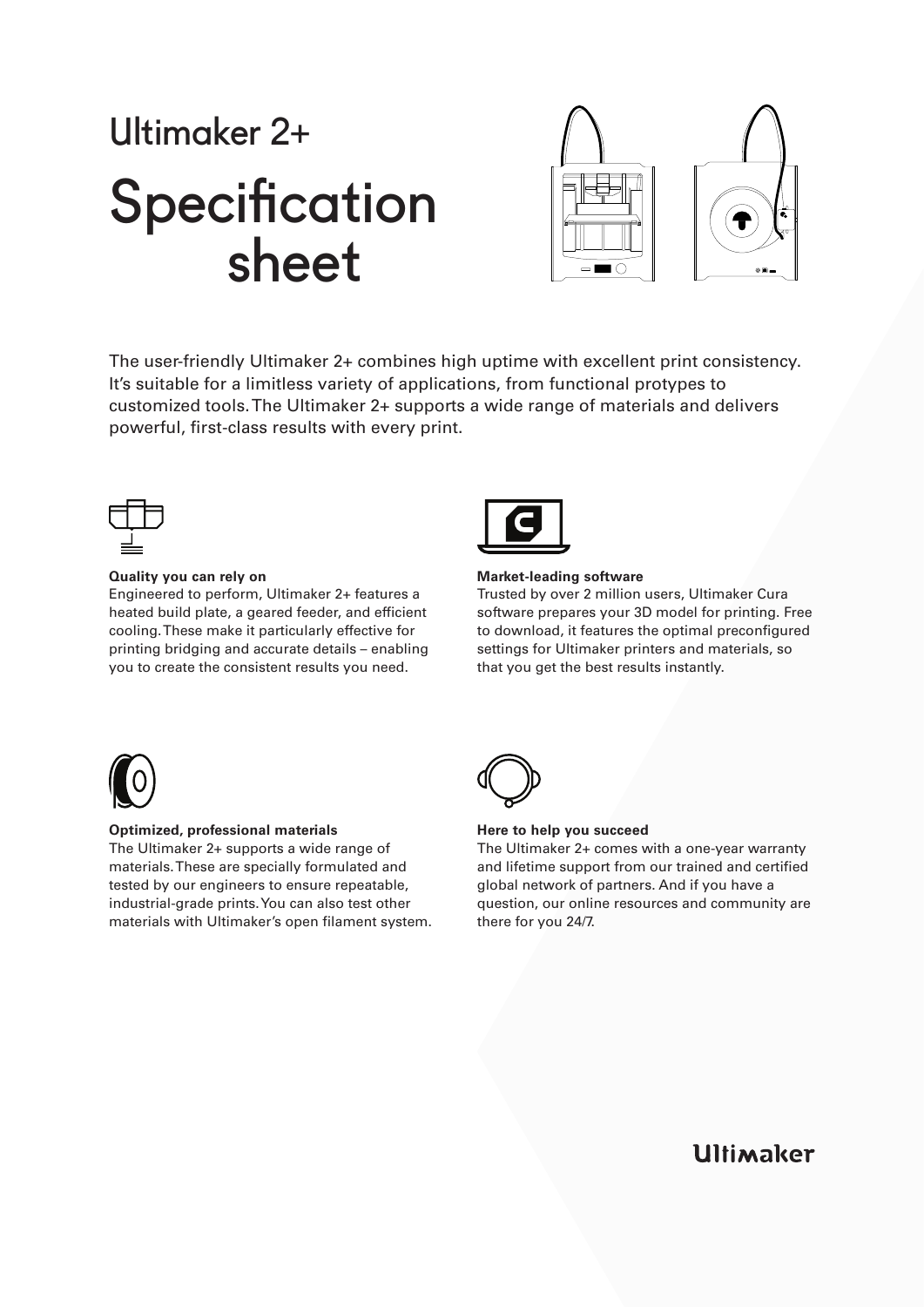## Ultimaker 2+ specifications

| <b>Printer</b> and<br>printing properties | Technology                    | Fused filament fabrication (FFF)                                                                                                                                             |
|-------------------------------------------|-------------------------------|------------------------------------------------------------------------------------------------------------------------------------------------------------------------------|
|                                           | Print head                    | Single extrusion print head with swappable nozzles                                                                                                                           |
|                                           | Build volume                  | XYZ: 223 x 223 x 205 mm                                                                                                                                                      |
|                                           | Filament diameter             | 2.85 mm                                                                                                                                                                      |
|                                           | Layer resolution              | 0.25 mm nozzle: 150 - 60 micron<br>0.4 mm nozzle: 200 - 20 micron<br>0.6 mm nozzle: 400 - 20 micron<br>0.8 mm nozzle: 600 - 20 micron                                        |
|                                           | XYZ resolution                | 12.5, 12.5, 5 micron                                                                                                                                                         |
|                                           | Print head travel speed       | $30 - 300$ mm/s                                                                                                                                                              |
|                                           | <b>Build speed</b>            | $0.25$ mm nozzle: < 8 mm <sup>3</sup> /s<br>0.4 mm nozzle: $<$ 16 mm <sup>3</sup> /s<br>0.6 mm nozzle: $<$ 23 mm <sup>3</sup> /s<br>0.8 mm nozzle: $< 24$ mm <sup>3</sup> /s |
|                                           | <b>Build plate</b>            | Heated glass build plate                                                                                                                                                     |
|                                           | Build plate temperature       | $20 - 100 °C$                                                                                                                                                                |
|                                           | Build plate leveling          | Assisted leveling                                                                                                                                                            |
|                                           | Build plate heat time         | < 4 min (from 20 to 60 $°C$ )                                                                                                                                                |
|                                           | Supported materials           | Optimized for: PLA, ABS, Nylon, CPE, CPE+, PC, PP, TPU 95A<br>(Also supports third-party materials)                                                                          |
|                                           | Nozzle diameter               | 0.25, 0.4, 0.6, and 0.8 mm nozzles (included)                                                                                                                                |
|                                           | Nozzle temperature            | 180 - 260 °C                                                                                                                                                                 |
|                                           | Nozzle heat up time           | $\sim$ 1 min                                                                                                                                                                 |
|                                           | Operating sound               | 50 dBA                                                                                                                                                                       |
|                                           | Connectivity                  | Standalone 3D printing from SD card (included)                                                                                                                               |
| Physical<br>dimensions                    | Dimensions                    | 342 x 357 x 388 mm<br>342 x 493 x 588 mm                                                                                                                                     |
|                                           |                               | (with Bowden tubes and spool holder)                                                                                                                                         |
|                                           | Net weight                    | 11.3 kg                                                                                                                                                                      |
|                                           | Shipping weight               | 18.5 kg                                                                                                                                                                      |
|                                           | Shipping box dimensions       | 390 x 400 x 565 mm                                                                                                                                                           |
| Power                                     | Required input                | 100 - 240 VAC / 50 - 60 Hz                                                                                                                                                   |
|                                           | Maximum output                | 221 W                                                                                                                                                                        |
| <b>Ambient conditions</b>                 | Operating ambient temperature | $15 - 32 °C$                                                                                                                                                                 |
|                                           | Non-operating temperature     | $0 - 32 °C$                                                                                                                                                                  |
| Software                                  | Supplied software             | Ultimaker Cura, our free print preparation software                                                                                                                          |
|                                           | Supported OS                  | MacOS, Windows, and Linux                                                                                                                                                    |
|                                           | Plugin integration            | SolidWorks, Siemens NX, Autodesk Inventor                                                                                                                                    |
|                                           | File types                    | Ultimaker Cura: STL, OBJ, X3D, 3MF, BMP, GIF, JPG, PNG<br>Printable formats: GCODE                                                                                           |
| Warranty                                  | Warranty period               | 12 months                                                                                                                                                                    |
|                                           | Technical support             | Lifetime support from Ultimaker's global network of certified<br>service partners                                                                                            |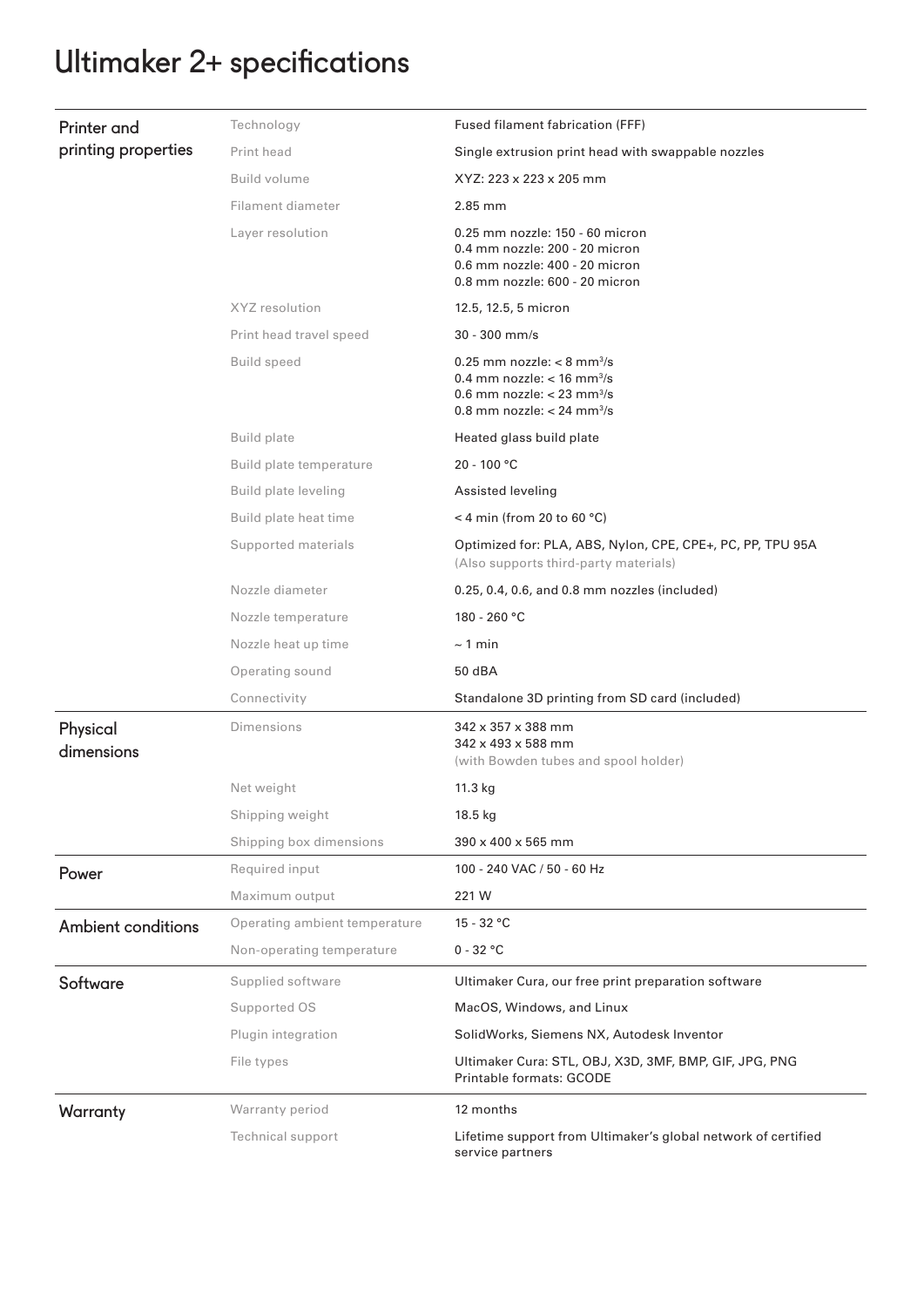## Ultimaker 2 Extended+

# **Specification** sheet



The user-friendly Ultimaker 2 Extended+ combines high uptime with excellent print consistency – on a larger scale. It's suitable for a limitless variety of applications, from functional protypes to customized tools. The Ultimaker 2 Extended+ supports a wide range of materials and delivers powerful, first-class results with every print.



### **Quality you can rely on**

Engineered to perform, Ultimaker 2 Extended+ features a heated build plate, a geared feeder, and efficient cooling. These make it particularly effective for printing bridging and accurate details – enabling you to create the consistent results you need.



### **Market-leading software**

Trusted by over 2 million users, Ultimaker Cura software prepares your 3D model for printing. Free to download, it features the optimal preconfigured settings for Ultimaker printers and materials, so that you get the best results instantly.



### **Optimized, professional materials**

The Ultimaker 2 Extended+ supports a wide range of materials. These are specially formulated and tested by our engineers to create industrial-grade prints. You can also test other materials with Ultimaker's open filament system.



### **Here to help you succeed**

The Ultimaker 2 Extended+ comes with a one-year warranty and lifetime support from our trained and certified global network of partners. And if you have a question, our online resources and community are there for you 24/7.

**Ultimaker**